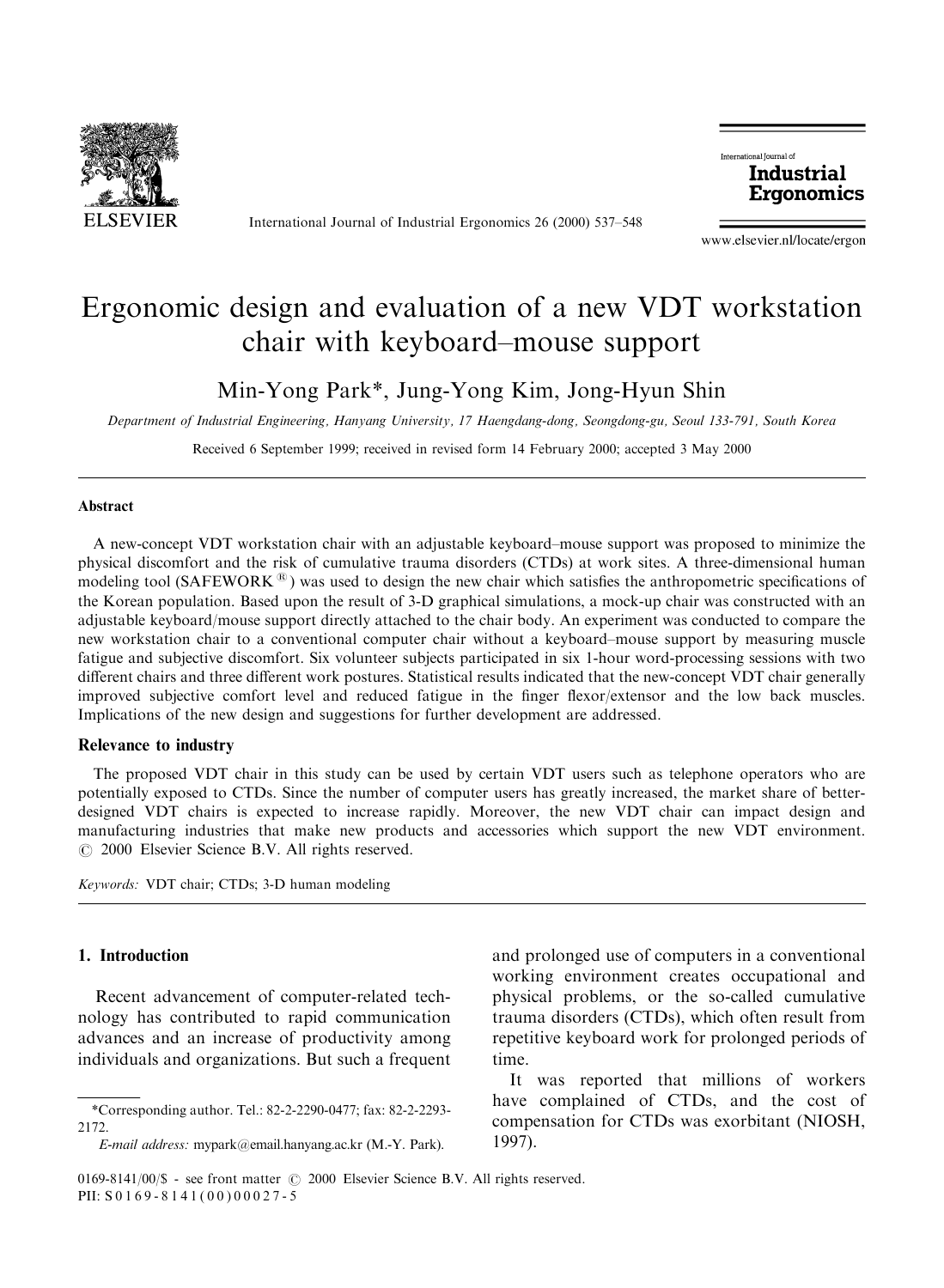In Korea, CTDs were first recognized as an occupational disease in 1986 (Korea Industrial Safety Corporation/Korea Welfare Corporation, 1996), and several case studies were reported among bank tellers and telephone operators (Lim et al., 1997). Since the number of CTD cases is increasing, without effective ergonomic prevention, CTD problems can negatively affect Korean industry and the well-being of Korean workers.

Many ergonomic studies for VDT workstations have been conducted to reduce the incidence of CTDs. For example, Villanueva et al. (1997) found that a backward-leaning trunk decreased the trapezius muscle activity in VDT tasks. Tougas and Nordin (1987) showed that a chair should maintain  $105^\circ$  angle between the trunk and the thighs to prevent users from experiencing back problems. Grandjean et al. (1984) indicated that an adjustable VDT workstation chair could decrease the risk of back problems resulting from excessive static load and an uncomfortable posture. A study by Saito et al. (1997) also demonstrated that non-adjustable VDT devices could cause poor posture resulting in visual and musculoskeletal problems.

A recent study with a quite different chair design concept was conducted by Hedge and Shaw (1996). Using 12 subjects, they assessed the effects of a chair-mounted split keyboard on user performance involving typing and cursor positioning tasks, as well as work posture and comfort, by comparing it to a conventional keyboard arrangement. The chair-mounted split keyboard (floating arms keyboard) system consists of a conventional keyboard layout that is split into two separate sections and mounted to the arms of an office chair. Each section is fully articulated and adjusts laterally, vertically, and twists and/or tilts into almost any position. It was found that this new type of keyboard significantly reduced average ulnar deviation but slightly slowed typing speed without affecting typing accuracy. The video motion analysis showed that the chair-mounted split keyboard significantly reduced the elbow angle and increased the shoulder/neck angle. However, this study did not use objective EMG measures to assess the fatigue of shoulders and

arms in spite of user fatigue due to increased muscular activity during VDT tasks.

Based on the previous research, most studies have focused primarily on a static sitting posture to solve visual and musculoskeletal problems during VDT work. But what has been missing is that most computer users are in fact changing their sitting or working postures frequently. Therefore, ergonomic suggestions from the previous studies may be insufficient to accomplish a realistic ergonomic improvement for VDT users. Furthermore, the recent development of a remote entry device, such as a wireless keyboard and/or a mouse (Korea ET news, 1996; Tagishi et al., 1998), has begun to provide users with a more individually controllable working environment which will increase spatial and postural freedom.

Therefore, the goal of this study is to propose a new design of the VDT chair with a keyboard– mouse support table and to evaluate by experimentation, whether or not, by using subjective and biomechanical measures, the new chair can actually provide more physical comfort.

### 2. Method

First, a computer model of the new VDT workstation was designed, based upon Korean anthropometric data. Second, a mock-up chair was constructed using 3-D human modeling. Finally, the safety and efficiency of the chair was verified through both objective and subjective evaluations by using electromyography and a subjective rating scale. Fig. 1 shows how this study has progressed, and details of each step are described in the following sections.

## 2.1. Modeling of new VDT workstation chair

Major design specifications of the new VDT workstation chair were determined based upon the design recommendation (Korea Industrial Safety Corporation/Korea Labor Corporation, 1996) and the Korean anthropometric data (KRISS, 1992) installed in the 3-D modeling software, SAFE-WORK  $\textsuperscript{B}$  (GENICOM, 1998). It can simulate a human body and various work environments in